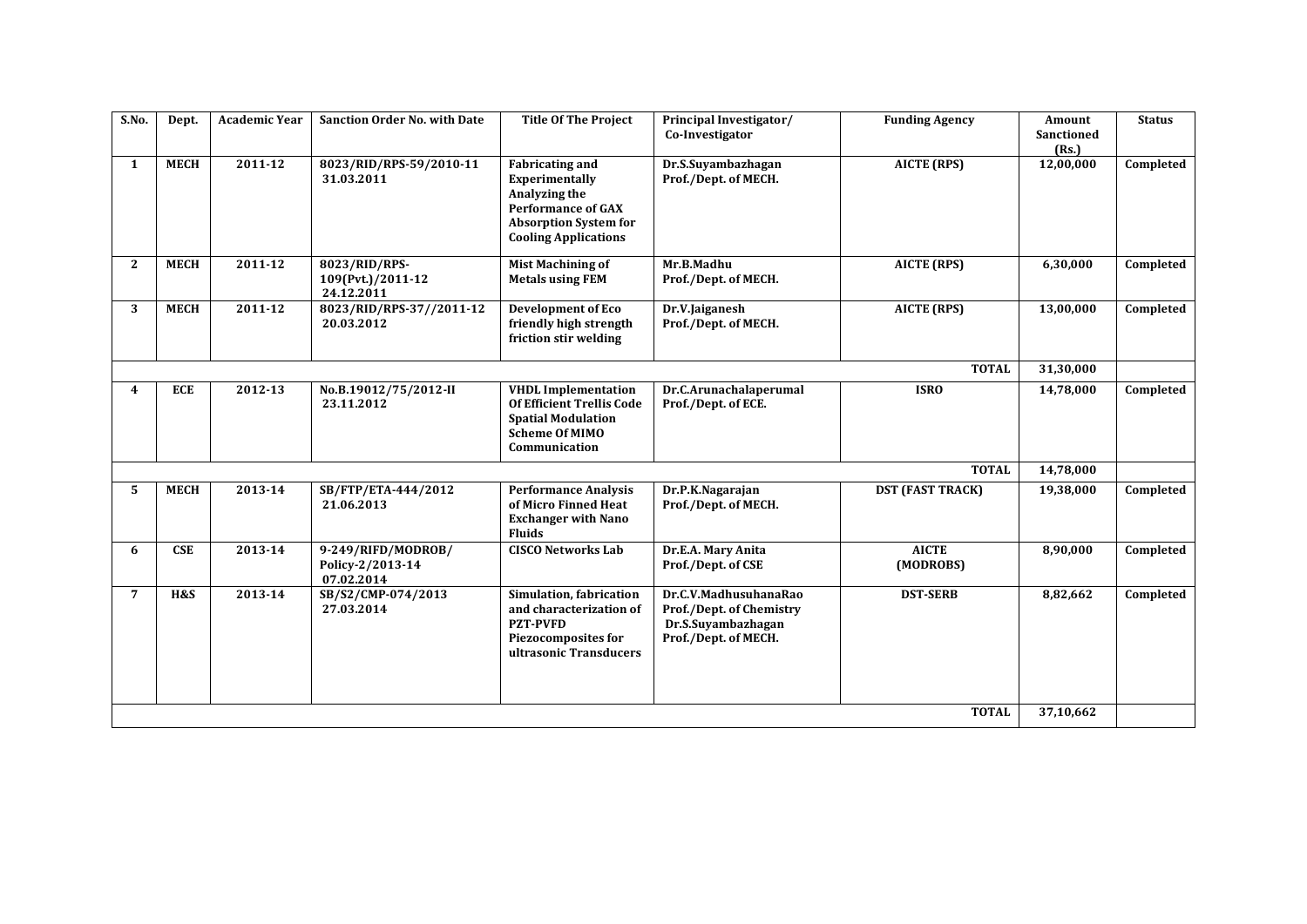| 8  | <b>SAEC</b>  | 2014-15 | No.3(2)/2014/Inc./13th<br>Meeting<br>21.11.2014 | <b>Approved Host</b><br><b>Institution for Business</b><br>Incubation                                                                  | Dr.S.Suyambazhagan<br>Prof./Dept. of MECH.<br>Dr.L.Vijay<br>Prof./Dept.<br>of MBA<br>Dr.K.Sathiyasekar<br>Prof./Dept. of EEE. | <b>MSME</b>                                   | 2,50,00,000                 | On-Going  |
|----|--------------|---------|-------------------------------------------------|----------------------------------------------------------------------------------------------------------------------------------------|-------------------------------------------------------------------------------------------------------------------------------|-----------------------------------------------|-----------------------------|-----------|
|    |              |         |                                                 |                                                                                                                                        |                                                                                                                               | <b>TOTAL</b>                                  | 2,50,00,000                 |           |
| 9  | <b>SAEC</b>  | 2015-16 | SR/FST/College-239/2014<br>21.11.2014           | <b>Fund for Improvement</b><br>of S&T Infrastructure in<br><b>Universities and Higher</b><br>Educational<br><b>Institutions</b>        | Dr.M.Subramaniam<br>Prof./Dept. of IT.<br>Dr.S.Suyambazhagan<br>Prof./Dept. of MECH.                                          | <b>DST-FIST</b>                               | 40,00,000                   | On-Going  |
| 10 | <b>EEE</b>   | 2015-16 | 20.10.2015<br>(Mail Order Received)             | <b>Study encompass Load</b><br>flow Fault studies.<br><b>Transients and critical</b><br>clearing type                                  | Dr.A.Suresh<br>Prof./Dept.<br>of EEE                                                                                          | UniversitiTenangaNasional,<br><b>Malaysia</b> | 1,90,657<br>(RM12000)       | Completed |
|    |              |         |                                                 |                                                                                                                                        |                                                                                                                               | <b>TOTAL</b>                                  | 41,90,657                   |           |
| 11 | <b>CIVIL</b> | 2016-17 | BDID/01/23/2014-HSRS<br>18.03.2016              | <b>Detection and</b><br><b>Discrimination of Coral</b><br><b>Reefs using</b><br><b>Hyperspectral Data</b>                              | Dr.M.Thanikachalam<br>Prof./Dept. of CIVIL                                                                                    | <b>DST-HSRS</b>                               | 26,58,700                   | On-Going  |
| 12 | <b>ECE</b>   | 2016-17 | CVRDE/MMG/SPC/16-17/148<br>17.02.2017           | <b>Study of Sensors and</b><br><b>Signals for Health and</b><br>usage monitoring<br><b>System (HUMS) for ECJB</b><br>of ARJUN MBT MK I | Dr.J.M.Mathana<br>Dr.C.Arunachalaperumal<br>Prof./Dept. of ECE                                                                | <b>CVRDE</b>                                  | 14,90,000                   | Completed |
| 13 | <b>EEE</b>   | 2016-17 | 08.12.2016 (Mail Order<br>Received)             | <b>Study encompass Load</b><br>flow Fault studies.<br><b>Transients and critical</b><br>clearing type                                  | Dr.A.Suresh<br>Prof./Dept.<br>of EEE                                                                                          | UniversitiTenangaNasional,<br><b>Malaysia</b> | RM13,500<br>(Rs.2, 29, 500) | Completed |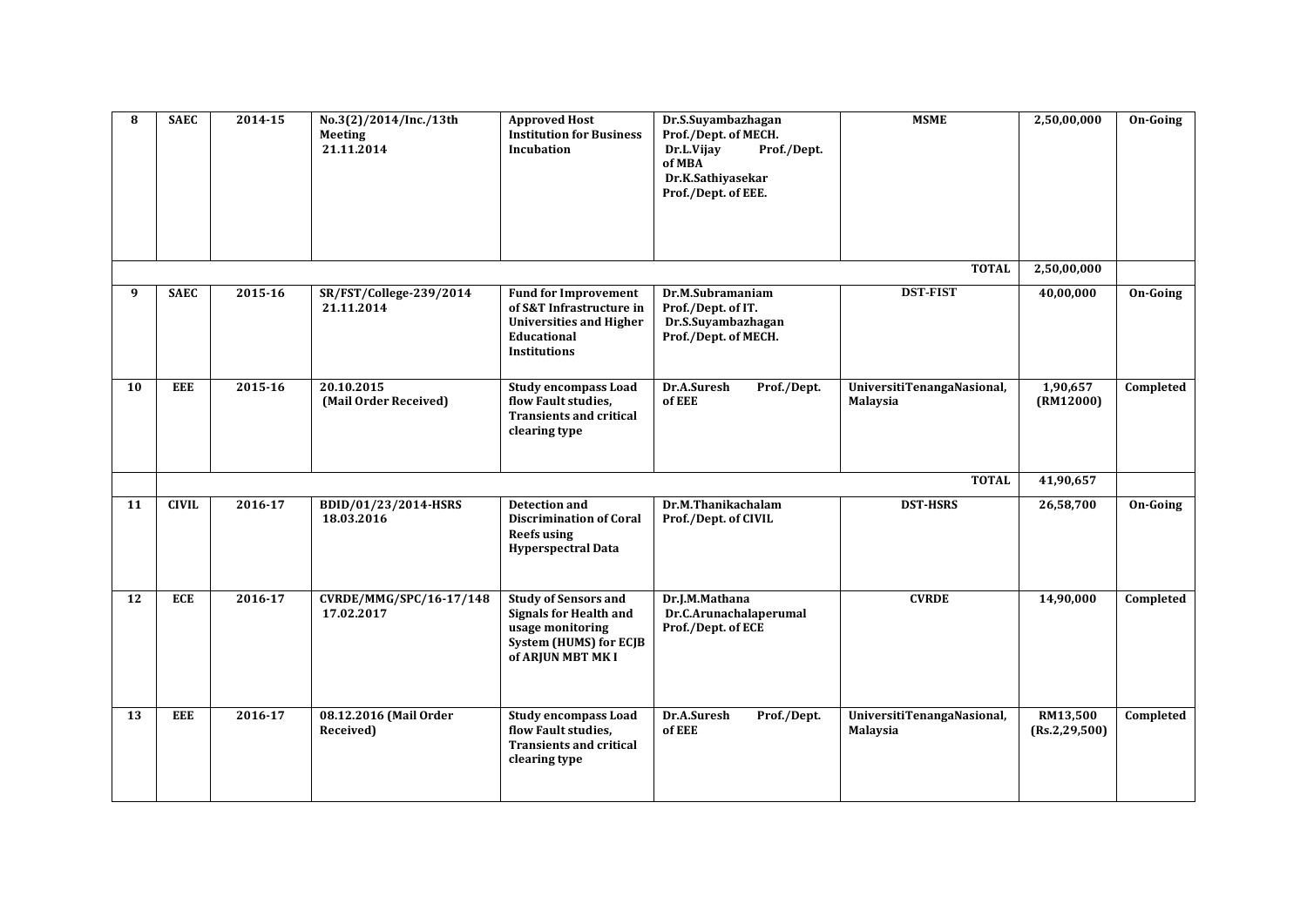| 14 | <b>ECE</b>          | 2016-17 | TNSCST/SPS/AR/2016-2017-<br>1953   | <b>Handheld Crop</b><br><b>Management Device</b><br>with Smart Vivasayam<br>app to aid the Farmers                              | Dr.G.Kavya<br>Prof./Dept.<br>of ECE                                               | <b>TNSCST</b> | 10,000       | Completed |
|----|---------------------|---------|------------------------------------|---------------------------------------------------------------------------------------------------------------------------------|-----------------------------------------------------------------------------------|---------------|--------------|-----------|
| 15 | <b>CIVIL</b>        | 2016-17 | TNSCST/SPS/AR/2016-2017-<br>1953   | <b>Harvesting Energy</b><br><b>From Piezo-Electric</b><br>Pavement                                                              | Mr.Ponnurangan Prof./Dept.<br>of CIVIL                                            | <b>TNSCST</b> | 10,000       | Completed |
| 16 | <b>MECH</b>         | 2016-17 | TNSCST/SPS/AR/2016-2017-<br>1953   | <b>Generation and Testing</b><br>of Bio oil from<br>prospisjuliflora                                                            | Dr.BaskaraSethupathy<br>Prof./Dept. of MECH.                                      | <b>TNSCST</b> | 10,000       | Completed |
|    |                     |         |                                    |                                                                                                                                 |                                                                                   | <b>TOTAL</b>  | Rs.44,08,200 |           |
| 17 | CSE/<br><b>MECH</b> | 2017-18 | CVRDE/18CR0007/VED/17-<br>$18$ /LP | Design and<br><b>Development of Offline</b><br><b>Analysis Software for</b><br><b>Analyzing Automotive</b><br><b>Trial Data</b> | Dr.E.A.Mary Anita<br>Prof./Dept. of CSE<br>Dr.S.Mahadevan Prof./Dept.<br>of MECH. | <b>CVRDE</b>  | 11,55,000    | Completed |
| 18 | <b>CSE</b>          | 2017-18 | TNSCST/SPS/AR/2017-18              | <b>An IoT Based Expert</b><br><b>System For Smart</b><br>Agriculture                                                            | Dr.E.A.Mary Anita<br>Prof./Dept. of CSE                                           | <b>TNSCST</b> | 9,500        | Completed |
| 19 | <b>CSE</b>          | 2017-18 | TNSCST/SPS/AR/2017-18              | <b>IOT</b> enabled smart<br>mirror for physically<br>challenged                                                                 | Dr.R.Geetha<br><b>Associate Professor</b><br>Dept. of CSE                         | <b>TNSCST</b> | 10,000       | Completed |
| 20 | <b>MECH</b>         | 2017-18 | TNSCST/SPS/AR/2017-18              | <b>Modernized wheelchair</b><br>for<br>physically challenged<br>with<br>height adjustment<br>mechanism                          | Dr.V.Jaiganesh&Dr.P.Sevvel<br>Professor<br>Dept. of Mechanical Engg.,             | <b>TNSCST</b> | 10,000       | Completed |
| 21 | <b>CIVIL</b>        | 2017-18 | TNSCST/SPS/AR/2017-18              | <b>Traffic Simulation</b><br><b>Modelling and</b><br>automated road for<br>unmanned railway<br>crossings                        | Mr.P.Ponnurangam, Asst.<br>Prof./Dept. of Civil Engg.                             | <b>TNSCST</b> | 9,900        | Completed |
|    |                     |         |                                    |                                                                                                                                 |                                                                                   |               | 11,94,400    |           |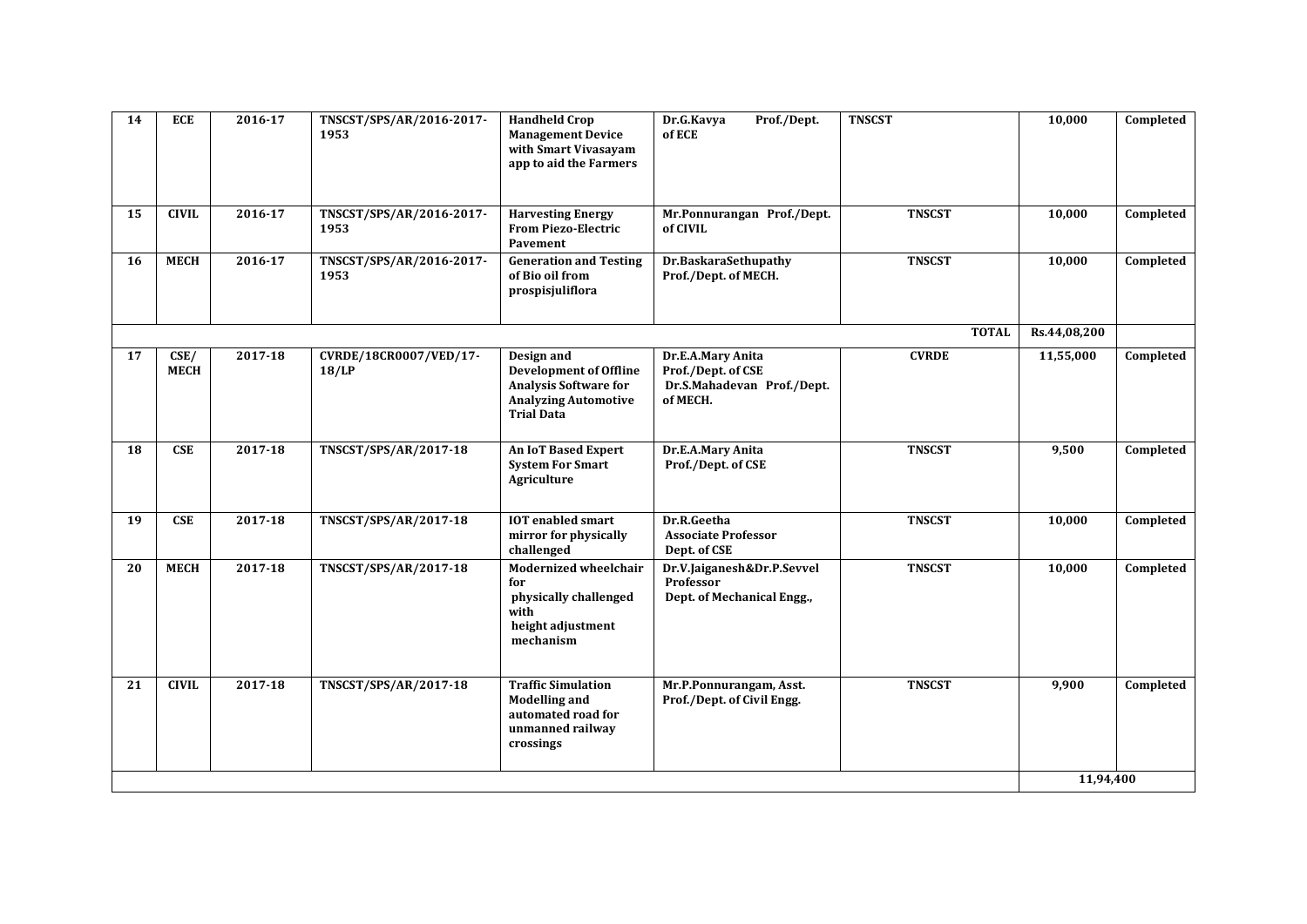| 22    | <b>ECE</b>  | 2018-19              | ISRO/RES/4/654/18-19<br>Dated: June 6, 2018   | Design of 0.18µm CMOS<br><b>Dual Band Low Noise</b><br>Amplifier (LNA) for<br><b>IRNSS Applications</b>                                  | Dr.G.Kavya,<br>Prof./Dept. of ECE                                                                                            | <b>ISRO</b>           | 27,44,000                     | On-Going      |
|-------|-------------|----------------------|-----------------------------------------------|------------------------------------------------------------------------------------------------------------------------------------------|------------------------------------------------------------------------------------------------------------------------------|-----------------------|-------------------------------|---------------|
| 23    | <b>ECE</b>  | 2018-19              | TNSCST/SPS/AR/2017-2018                       | Development of robotic<br>arm with suction and<br>grinding mechanism for<br>sewage cleaning                                              | Dr.G.Kavya,<br>Prof./Dept. of ECE                                                                                            | <b>TNSCST</b>         | 7500                          | Completed     |
| 24    | <b>MECH</b> | $2018-19$            | TNSCST/SPS/AR/2017-2018                       | <b>Production of hybrid</b><br>bio-fuel briquette from<br>college solid waste<br>(CSW)                                                   | Dr.R.Senthil Kumar Associate<br>Professor<br>Dept. of Mechanical Engg.,                                                      | <b>TNSCST</b>         | 7500                          | Completed     |
| 25    | <b>MECH</b> | 2018-19              | SEED/TIDE/2018/13                             | Design & Development<br>of cognition based<br><b>Intelligent Mobility</b><br>device for physically<br>challenged & for elderly<br>people | Dr.P.Sevvel, Professor/Dept.<br>of Mech.Engg.(PI)<br>Dr.S.Mahadevan,<br>Professor/Dept. of<br><b>Mechanical Engg.(Co-PI)</b> | <b>DST-SEED</b>       | 27,81,778                     | On-Going      |
|       |             |                      |                                               |                                                                                                                                          |                                                                                                                              |                       | 55,40,778/-                   |               |
|       |             |                      |                                               | TOTAL AMOUNT SANCTIONED - (TILL MAY 2019)                                                                                                |                                                                                                                              |                       |                               | 4,86,52,697/  |
| S.No. | Dept.       | <b>Academic Year</b> | <b>Sanction Order No. with Date</b>           | <b>Title Of The Project</b>                                                                                                              | Principal Investigator/<br>Co-Investigator                                                                                   | <b>Funding Agency</b> | Amount<br>Sanctioned<br>(Rs.) | <b>Status</b> |
| 26    | Mech        | 2019-20              | F.No.65-<br>50/RIFD/SPDP/Policy-<br>1/2017-18 | Centre for SC/ST<br>students in S.A.Engg.<br>College                                                                                     | Dr.S.Mahadevan<br>Sr. Prof./ Dept. of Mech.<br>Engg.                                                                         | <b>AICTE</b>          | 13,05,000                     | Ongoing       |